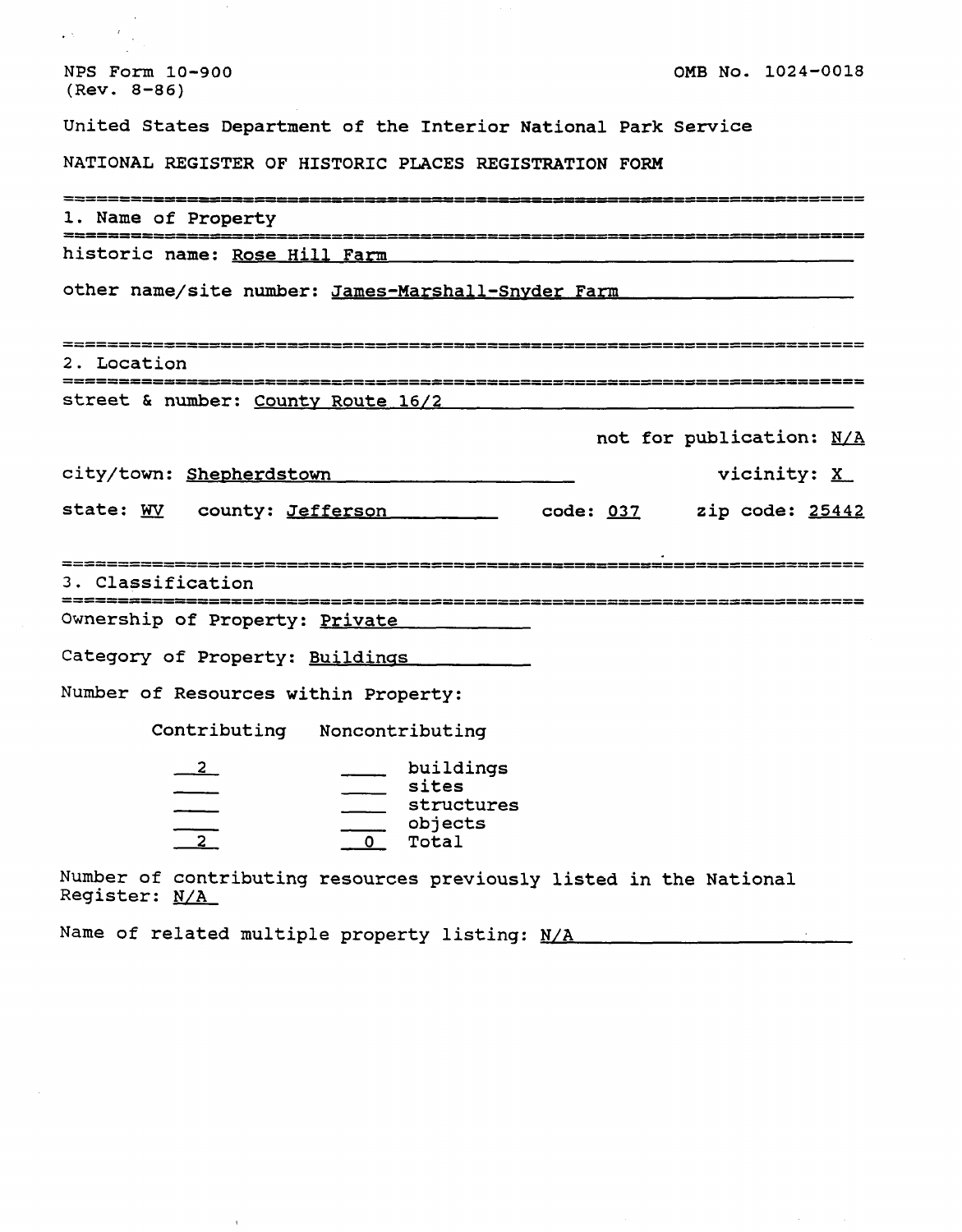|                    | 4. State/Federal Agency Certification                                                                                                                                                                                                                                                                                                                                                                                                                                                                                                           |                                                                  |                   |
|--------------------|-------------------------------------------------------------------------------------------------------------------------------------------------------------------------------------------------------------------------------------------------------------------------------------------------------------------------------------------------------------------------------------------------------------------------------------------------------------------------------------------------------------------------------------------------|------------------------------------------------------------------|-------------------|
| sheet.             | As the designated authority under the National Historic Preservation Act<br>of 1986, as amended, I hereby certify that this X nomination __<br>request for determination of eligibility meets the documentation<br>standards for registering properties in the National Register of<br>Historic Places and meets the procedural and professional requirements<br>set forth in 36 CFR Part 60. In my opinion, the property $X$ meets<br>does not meet the National Register Criteria. _ See continuation<br>WWW Signature of Certifying Official | 1000000000000000000000000<br>$\frac{\omega_{pi}/3,1990}{\omega}$ |                   |
|                    | State or Federal agency and bureau                                                                                                                                                                                                                                                                                                                                                                                                                                                                                                              |                                                                  |                   |
| I'IIII             | In my opinion, the property ____ meets ____ does not meet the National<br>Register criteria. _ See continuation sheet.                                                                                                                                                                                                                                                                                                                                                                                                                          |                                                                  |                   |
|                    | Signature of commenting or other official                                                                                                                                                                                                                                                                                                                                                                                                                                                                                                       | Date                                                             |                   |
|                    | State or Federal agency and bureau                                                                                                                                                                                                                                                                                                                                                                                                                                                                                                              |                                                                  |                   |
|                    | 5. National Park Service Certification                                                                                                                                                                                                                                                                                                                                                                                                                                                                                                          |                                                                  |                   |
|                    | I, hereby certify that this property is:                                                                                                                                                                                                                                                                                                                                                                                                                                                                                                        |                                                                  |                   |
|                    | entered in the National Register<br>See continuation sheet.<br>determined eligible for the<br>National Register<br>See continuation sheet.<br>determined not eligible for the<br>National Register                                                                                                                                                                                                                                                                                                                                              |                                                                  |                   |
|                    |                                                                                                                                                                                                                                                                                                                                                                                                                                                                                                                                                 |                                                                  |                   |
|                    |                                                                                                                                                                                                                                                                                                                                                                                                                                                                                                                                                 | Signature of Keeper                                              | Date of<br>Action |
| 6. Function or Use |                                                                                                                                                                                                                                                                                                                                                                                                                                                                                                                                                 |                                                                  |                   |
|                    | Historic: Domestic<br>the company of the company of the                                                                                                                                                                                                                                                                                                                                                                                                                                                                                         | Sub: Agriculture                                                 |                   |
|                    | Single Dwelling ______<br>Secondary Structure                                                                                                                                                                                                                                                                                                                                                                                                                                                                                                   | Agricultural Field                                               |                   |
| Current : Domestic | Single Dwelling _______<br>Secondary Structure                                                                                                                                                                                                                                                                                                                                                                                                                                                                                                  | Sub: Agriculture<br>Agricultural Field                           |                   |

 $\ddot{\phantom{0}}$ 

 $\bar{t}$ 

 $\hat{\boldsymbol{\beta}}$ 

 $\mathcal{L}^{\text{max}}_{\text{max}}$ 

 $\ddot{\phantom{a}}$ 

÷,

 $\vec{i}$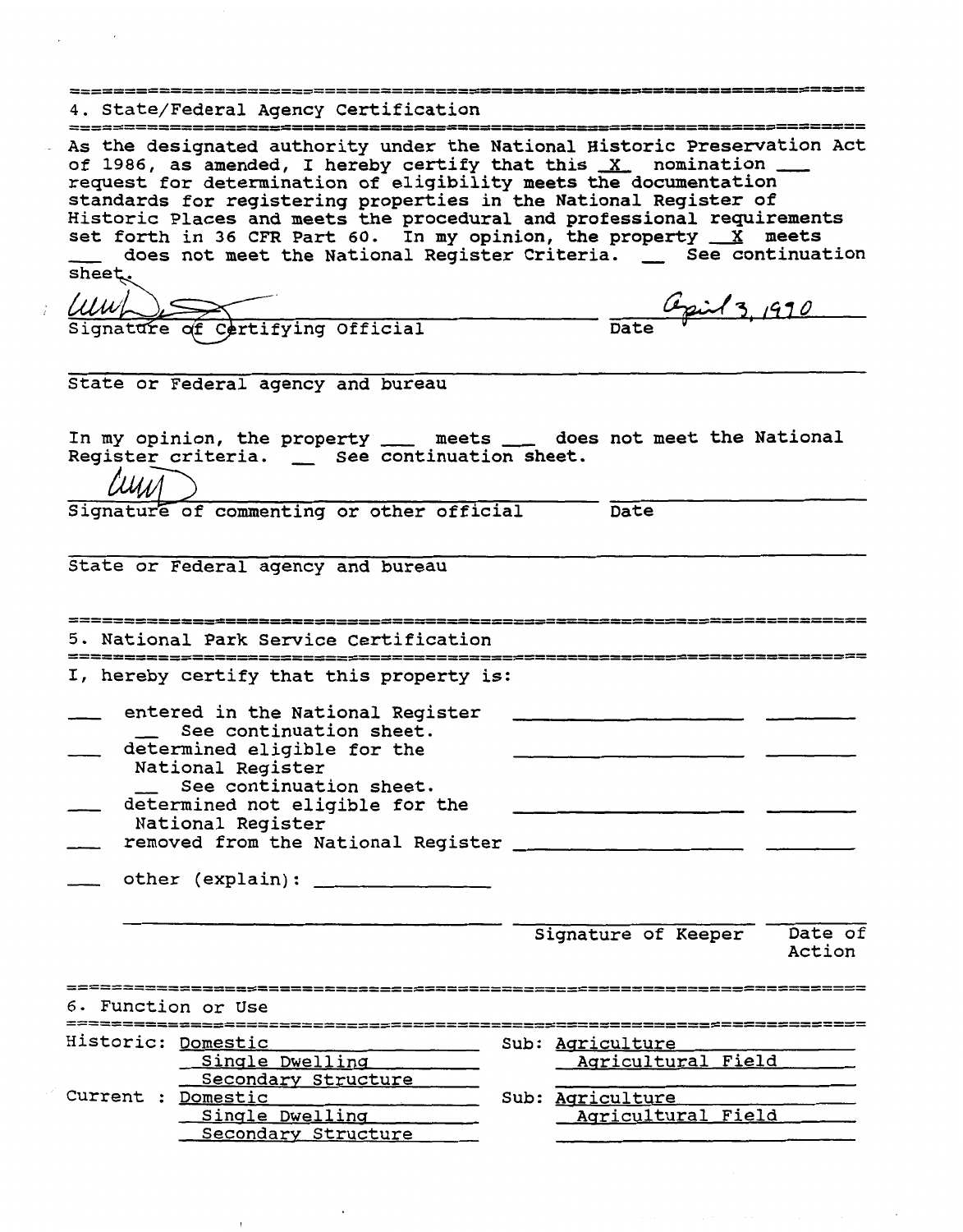| 7. Description                                                                                                   |
|------------------------------------------------------------------------------------------------------------------|
| Architectural Classification:<br>Greek Revival                                                                   |
| Other Description:<br>NlA                                                                                        |
| Materials: foundation stone<br>roof slate & standing & flat tin<br>walls<br>brick<br>other wood                  |
| Describe present and historic physical appearance. _X_ See continuation<br>sheet.                                |
| 8. Statement of Significance                                                                                     |
| Certifying official has considered the significance of this property in<br>relation to other properties: locally |
| Applicable National Register Criteria: C                                                                         |
| Criteria Considerations (Exceptions) : NA                                                                        |
| Areas of Significance: Architecture                                                                              |
|                                                                                                                  |
|                                                                                                                  |
| Period(s) of Significance: c. 1795 - 1835                                                                        |
| Significant Dates<br>: $N/A$                                                                                     |
| Significant Person(s): N/A                                                                                       |
| Cultural Affiliation: N/A                                                                                        |
| Architect/Builder: Thomas James                                                                                  |
|                                                                                                                  |

 $\bar{\gamma}$ 

 $\ddot{\phantom{a}}$ 

State significance of property, and justify criteria, criteria<br>considerations, and areas and periods of significance noted above.<br>\_X\_ See continuation sheet.

 $\blacksquare$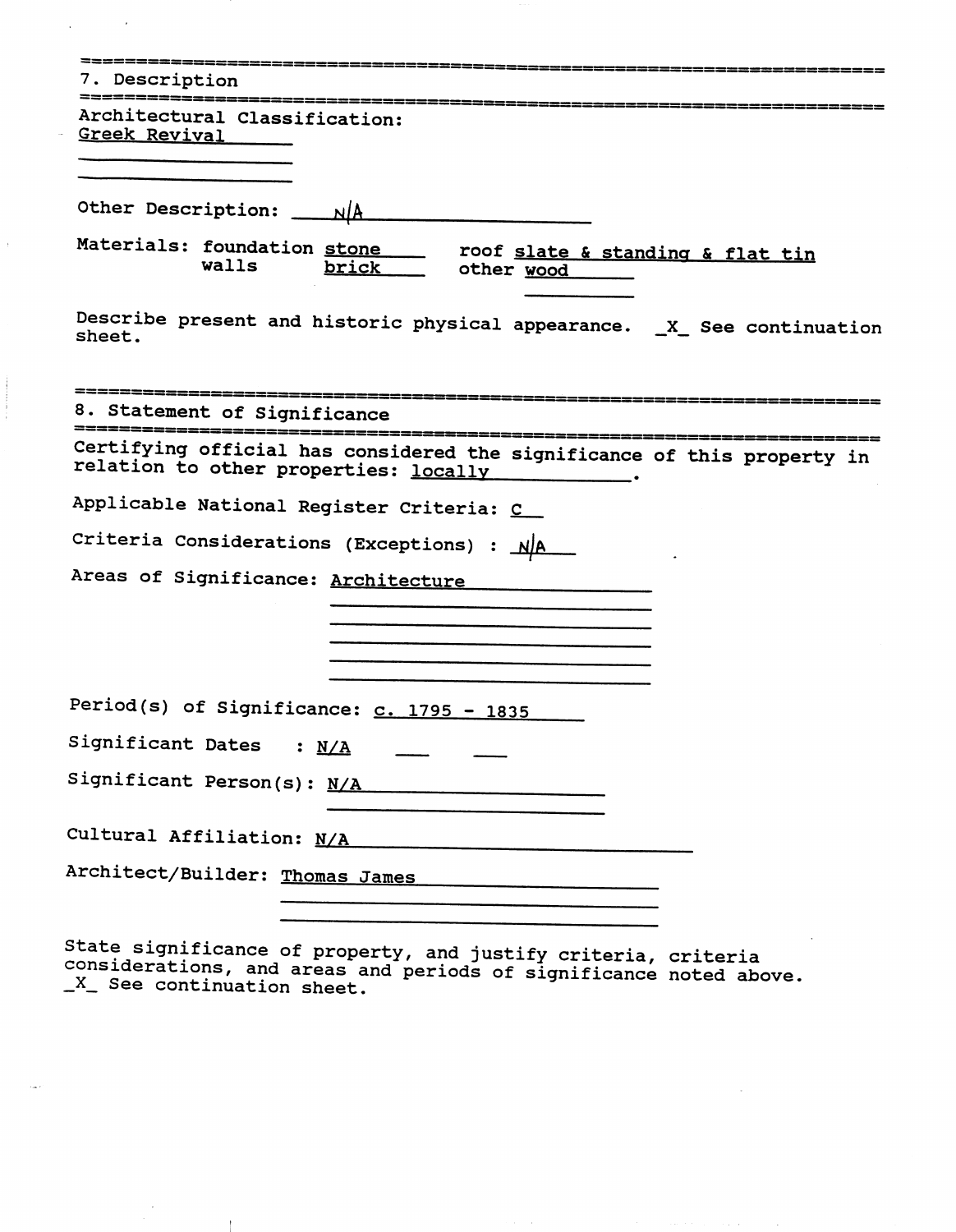United States Department of the interlor **National Park Service** 

## **National Register of Historic Places Continuation Sheet**

Section number 7 **Page** 1

The early 19th century Rose Hill farmhouse stands on a knoll where it commands a view of rolling pasture land centering upon a copse and rock out-croppings at the far end of the pasture. The central-block house with a wing is of common bond brick on a limestone foundation. Both materials are of local origin. A slate roof with snow boards is on the main part of the house with inside gable-end brick chimneys. The brick was painted red at one time and is crowned with painted white brick corbeling beneath the fascia. The gable ends are topped with a fascia board from the chimneys to eave ends. The wing was added later on the south side and is of the same material but has a flat-seam tin roof with snow birds. It has a brick chimney on its exposed gable end. The wing is 1 1/2 stories high.

The east facade of the central block of the house is 5 bays. Although the house echoes some Federal styling, the front and back are essentially Greek Revival. The front (east) elevation is rather formal and is a recent copy of the original one. The raised and beaded 4-panel door has a 6-pane transom which caps the door and 4-pane sidelights above a paneled wainscoting.

Both porch entrances support wood pediments with octagon shaped columns capped in the Doric style. There is a handrail and balustrade running between the pair of columns on each side of the limestone steps leading to the porch entrance and also back to wood pilasters flanking the door to the house. The floors of the porches are of limestone.

The east (front) facade and the west (rear) elevation are almost identical except that the west door has less decorative paneling and the fenestration is 3 bays. The second floor window at the middle bay just clears the peak of the porch entrance roof because it is at a stairway landing. The roof is of black asphalt and the roof of the east porch is of flat seamed tin.

The windows feature wood sills, recessed beaded wood framing and brick jack arches. Windows of the first floor have 9-over-6 panes; those of the 2nd floor are 6-over-6. The basement windows are 3 single panes. The windows on the gable ends have the same configuration of window panes. At either side of the chimney in the gable, one 2-over-2 window flanks the chimney with no architrave. All windows on the 1st and 2nd floor show evidences of having shutters at one time.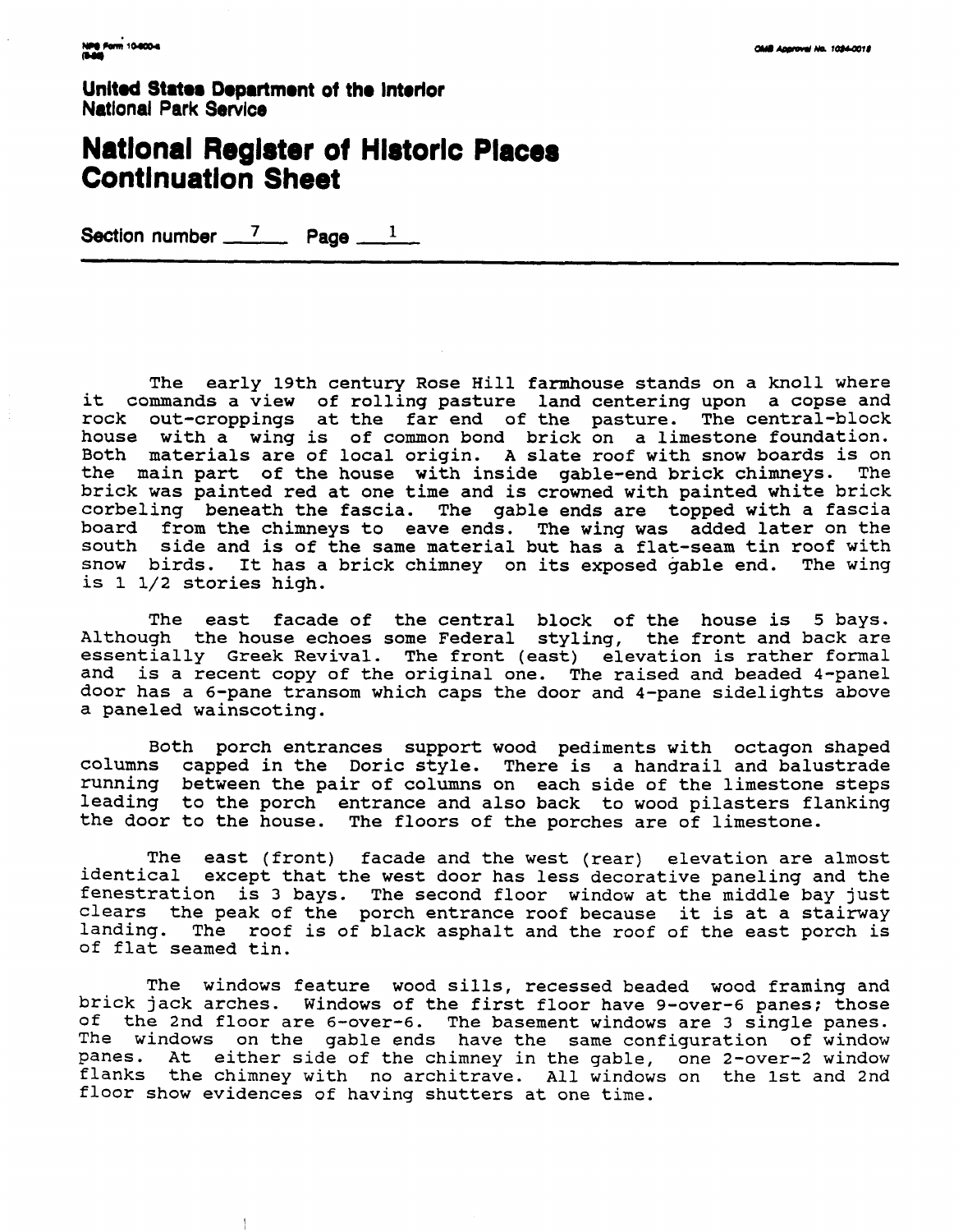**United State8 Department of the Interlor National Park Service** 

### **National Register of Historic Continuation Sheet**

**Section number**  $\frac{7}{2}$  **Page**  $\frac{2}{3}$ 

The east side of the kitchen wing has a recently rebuilt porch on a limestone foundation. An entrance to the kitchen and one window are at the first floor. The roof supported by 4 machine turned columns is of green painted standing tin with snowbirds. Three 3-over-3 windows under the roof overhang are unevenly spaced on the east side but on the west side the three 3-over-3 windows on the 2nd floor are in symmetry with the three 6-over-6 windows on the 1st floor.

All the rooms and hallways in the center block, from the basement<br>the second floor, are in alignment including the fireplaces. The to the second floor, are in alignment including the fireplaces. entrance hall at the east (front) entrance leads through to the west entrance. The stairway begins at the east end and has walnut handrails and poplar newel posts. The 1st floor tapered newel post is crowned with a flat cap over a pineapple-topped post. The handrail leading to the 2nd floor (at the landing) passes over an acorn shaped cap on a tapered newel<br>post. The stair risers are marbleized which is original with the house The stair risers are marbleized which is original with the house and continues to the attic. The open string side of the staircase has scrolled brackets. The hall baseboard with a beaded edge is also marbleized.

The living room and dining room on either side of the center hall have fireplaces on the wall opposite the door into the rooms. The living room fireplace surround is wood with supporting columns. The dining room has a simple painted wood mantel. A two-tiered raised paneled cupboard is at the left of the fireplace and fills the wall between it and the east wall. The door and window wood trim in both rooms is made to look like pilasters with corner blocks. The beaded baseboards are marbleized in the living room only. The 2 rooms flanking the west entrance are smaller with corner fireplaces - not in use - and simple flat boards for door and window framing. The baseboards are painted. The floors are yellow pine, random width throughout the house. A single paneled door to the basement is under the staircase and faces the back or west entrance.

The second floor rooms have the same floor plan but the wood trim is less ornate. However, the fireplace in the larger north bedroom is marbleized as were all the other fireplaces originally. A bathroom was installed in the east end of the hall.

The kitchen is in the wing, a later addition, and is reached from the dining room by going down 3 steps. It has a door to the porch on the east side. The second room in the wing is a family room with a door to the outside and large fireplace for cooking on the south wall. A stairway to the 2nd floor is between the kitchen and the family room; a bath is under the staircase. The wing has 2 rooms on each floor and no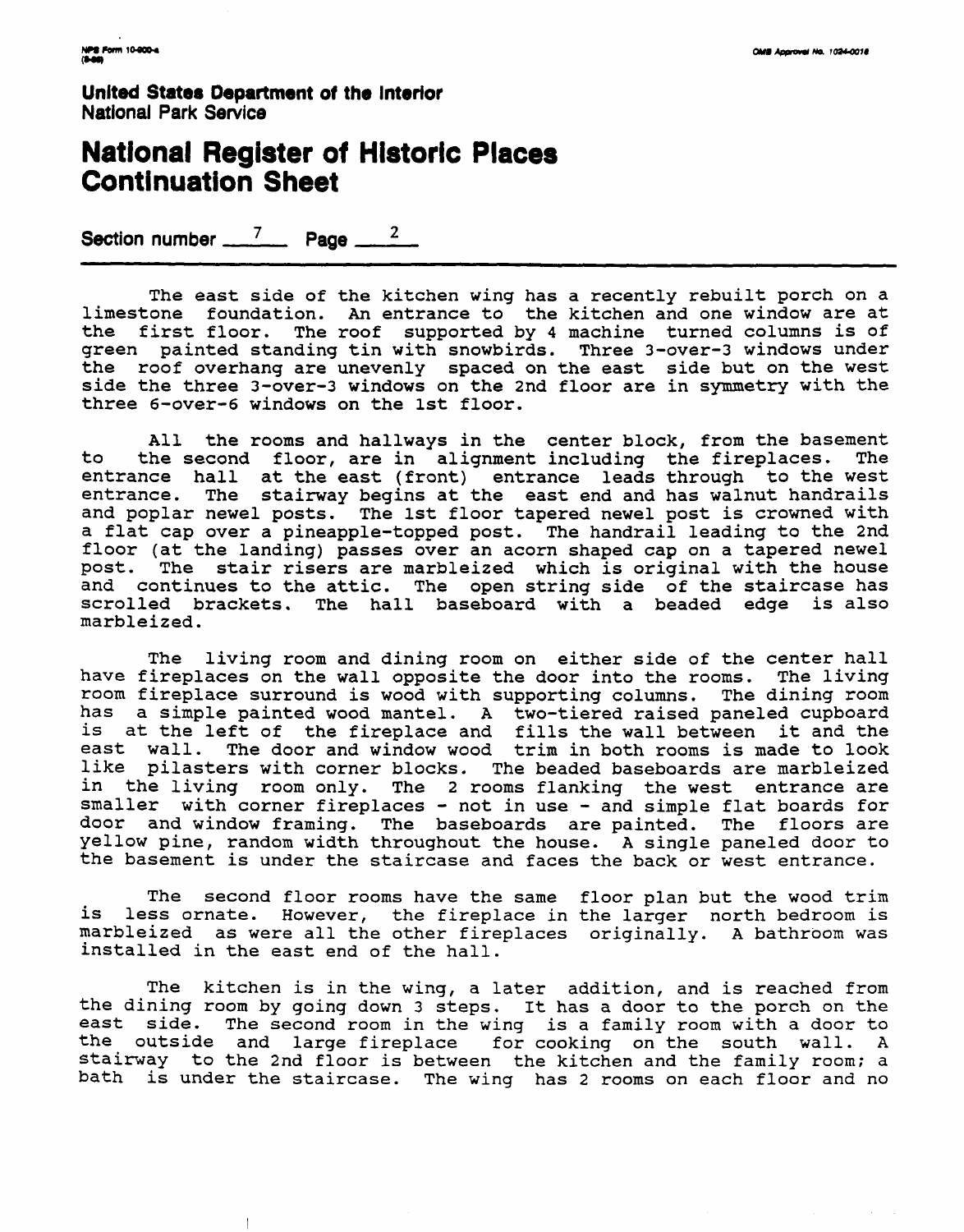**Unlted State8 Department of the Interlor National Park Service** 

### **National Register of Hlstoric Places Continuation Sheet**

**Section number \_\_\_7 Page \_\_3** \_\_\_

basement. The original features have been removed due to renovation. However, the original framing of the brick and roof is exposed. The original exterior wall of the south side of the center block is visible on the second floor and reveals the painted white lines along the mortar between the bricks.

In the attic of the center block the structure of the roof is visible. There is no ridge pole and wooden pegs join the rafters at the peak. One can read the roman numeral numbering of the rafters. The interior gable end chimneys are stuccoed.

#### Dependency

To the southeast of the house is a log-framed, 2-story 18th-century house with weatherboard siding on a limestone foundation. The roof is standing-tin painted green. The hair and mortar chinking is visible on the inside. At some time the rooms were whitewashed. It has a below<br>ground root cellar: the first floor has a stone fireplace and was ground root cellar; the first floor has a stone fireplace probably a cooking area and the 2nd floor the sleeping area. Windows have been installed and removed from time to time. A trap door leads to the cellar. It was a structure built earlier than the farmhouse probably in the late 1700s by Samuel Davenport who leased the land originally from General Adam Stephen and later from Adam Stephen Dandridge, his grandson.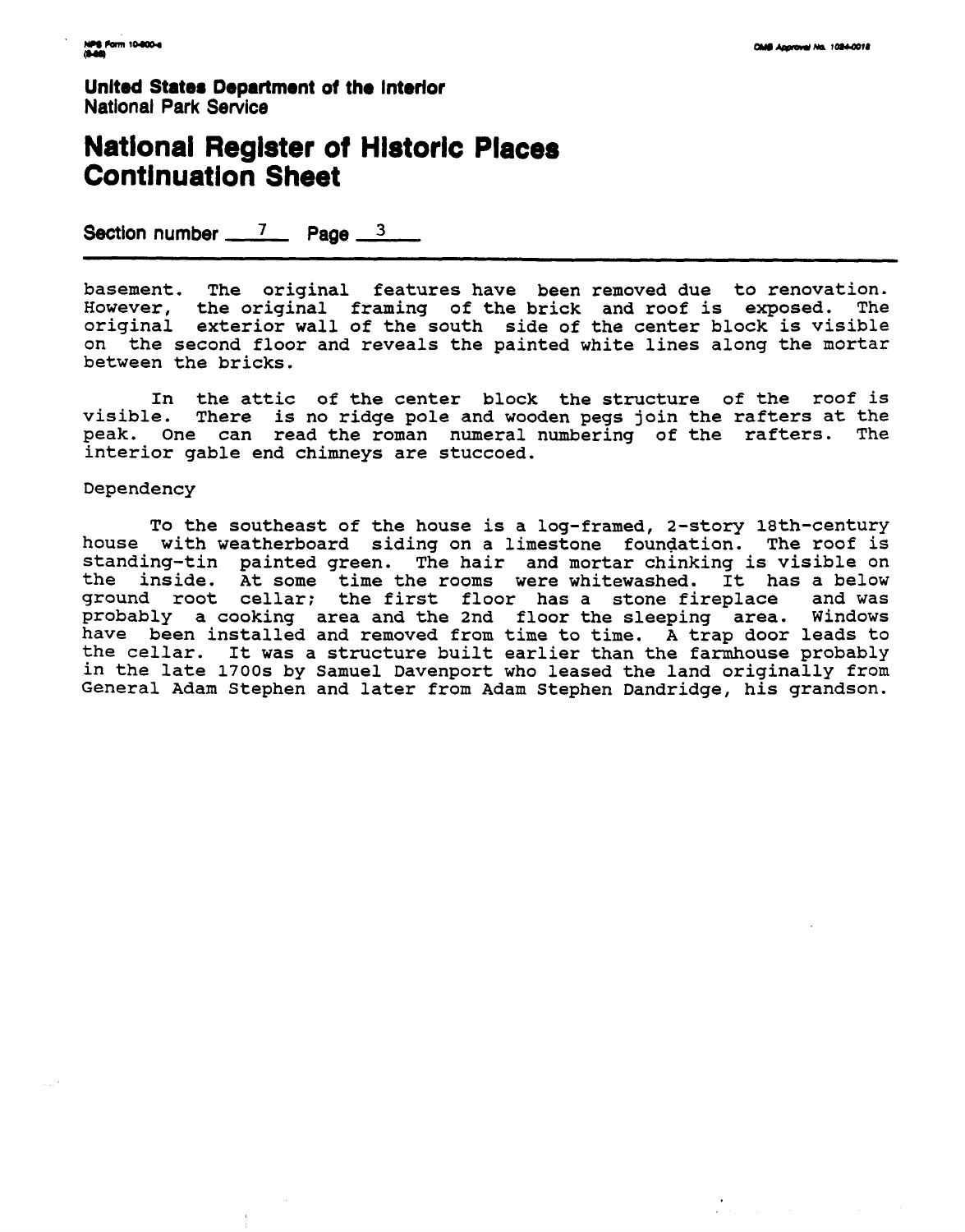United States Department of the **Interlor National Park Service** 

### **National Register of Historic Places Contlnuatlon Sheet**

Section number  $\frac{8}{2}$  Page  $\frac{1}{2}$ 

Meets Criterion C

Rose Hill Farm is a traditional reference to a significant rural Jefferson County brick farmhouse, its early log dependency, and a picturesque surrounding acreage. The well-preserved resources embody the distinctive characteristics of local architectural developments during their period of significance, c. 1795-c. 1835, and possess features which provide important evidence of early methods of construction and building technology in Jefferson County.

The red brick Rose Hill farmhouse is a double-pile, 2-story structure with dominant features of the Greek Revival style. The well-placed elements of the design combine with the edifice's symmetry and excellent proportions to yield a functional yet elegant statement of local, early 19th-century taste. This impression is enhanced by the site which elevates the house in a pastoral setting. While several houses of the county dating to this period have lost their period characteristic trim, dentil moldings, and wooden porches, the example at Rose Hill preserves all of these.

The builder of Rose Hill designed a substantial house with nearly identical east and west-facing elevations. The principal facade, facing east, is centered with a single story pedimented portico and Greek Revival entrance with a traditional sidelights and rectangular transom light. Other significant features of this facade include the 5-bay window arrangement, a dentil-like row of corbeled brickwork at the cornice line, and flat, or jack arches, forming each window head. The rear, or west elevation, also features an entrance portico with a triangular pediment, but the fenestration here deviates in the center bay with a lower placed window centered in the wall and serving to admit light to the interior stair landing. Also important to the style at Rose Hill is the end wall construction with flush eaves, flush (interior) end chimneys, and small square attic windows flanking each chimney at the gable ends. Other formal and significant design features of the house are found in the windows of the first floor which are longer than those of the upper story.

Rose Hill's significant exterior design is enhanced with single-bay porches. These are especially interesting. The west-facing angle suf porthes. These are especially interesting. The west facing<br>me, which mirrors the east-facing structure, preserves most of its original fabric. Wooden columns are paired in a vernacular Doric style, and are of solid wood construction. The columns' octagonal shaft design is unusual: it has been recorded only in southern West Virginia examples at Lewisburg, Greenbrier County, and Union, Monroe County.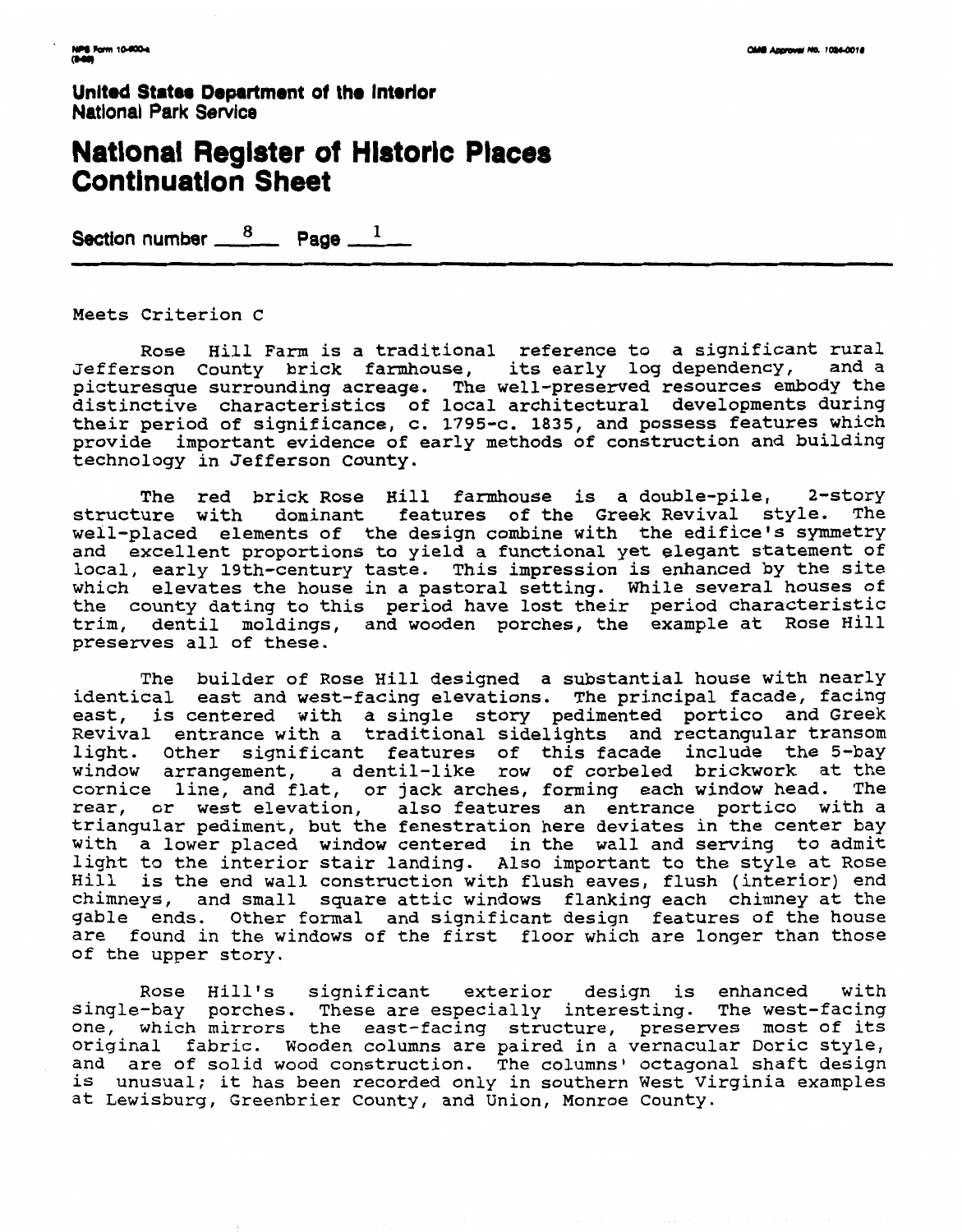**United States Department of the Interior Natlonal Park Service** 

## **National Register of Historic Places Continuation Sheet**

**Section number**  $\frac{8}{2}$  **Page**  $\frac{2}{2}$ 

Original wood trim of Rose Hill's interior is in excellent condition. The stairway, however, is especially noteworthy. Risers are marbleized, continuing with the multi-run stair to the attic. Within the attic may be seen the original rafter system, numbered with Roman numerals and joined with mortise and tenon construction.

The dependency at Rose Hill Farm is a late 18th-century hewn log, single-pen structure. Massive squared logs are chinked with a hair and mortar combination of clay and stand beneath a later board-and-batten siding. This building has served a number of utility purposes, but its significance rests with its age, method of construction, and stone fireplace with brick stack. An original use as a summer kitchen or temporary residence is likely. Jefferson County's diminishing number of 18th-century farm dependencies makes the building historically valuable. The building serves to illustrate additionally how rude forms of architecture often preceded construction of permanent, more sophisticated dwellings on the same property.

Land fronting upon the property includes a pasture and rock outcropping of about two acres that has been a historic setting for the house since the early 19th century.

#### Period of Significance

The period of significance begins with the date of construction of the log dependency, c. 1795, and extends through the period of the farm's life until about 1835, when the brick house was constructed. The period the evolution and final basic form of the architecturally significant resources.

#### Historical Background

 $\frac{1}{2}$ 

The buildings of Rose Hill Farm share a property once owned by Lord Fairfax. A number of names prominent in the region's history are associated with the land, though often indirectly. Fairfax sold 1068 acres, which includes the parcel in the present nomination, to one John Pagan in 1753 who then sold it to Adam Stephen in 1764. Stephen rose to important military rank under Washington and founded nearby Martinsburg, though Stephen is not directly associated with the property, having leased it to others. Stephens' grandson inherited the land and leased it to a Samuel Davenport. The Rose Hill farmlands continued through the years to be used for farming. Davenport probably built the log dependency about 1795. In 1821, another farmer, Thomas James, bought the land. James is traditionally credited with the brick house's construction.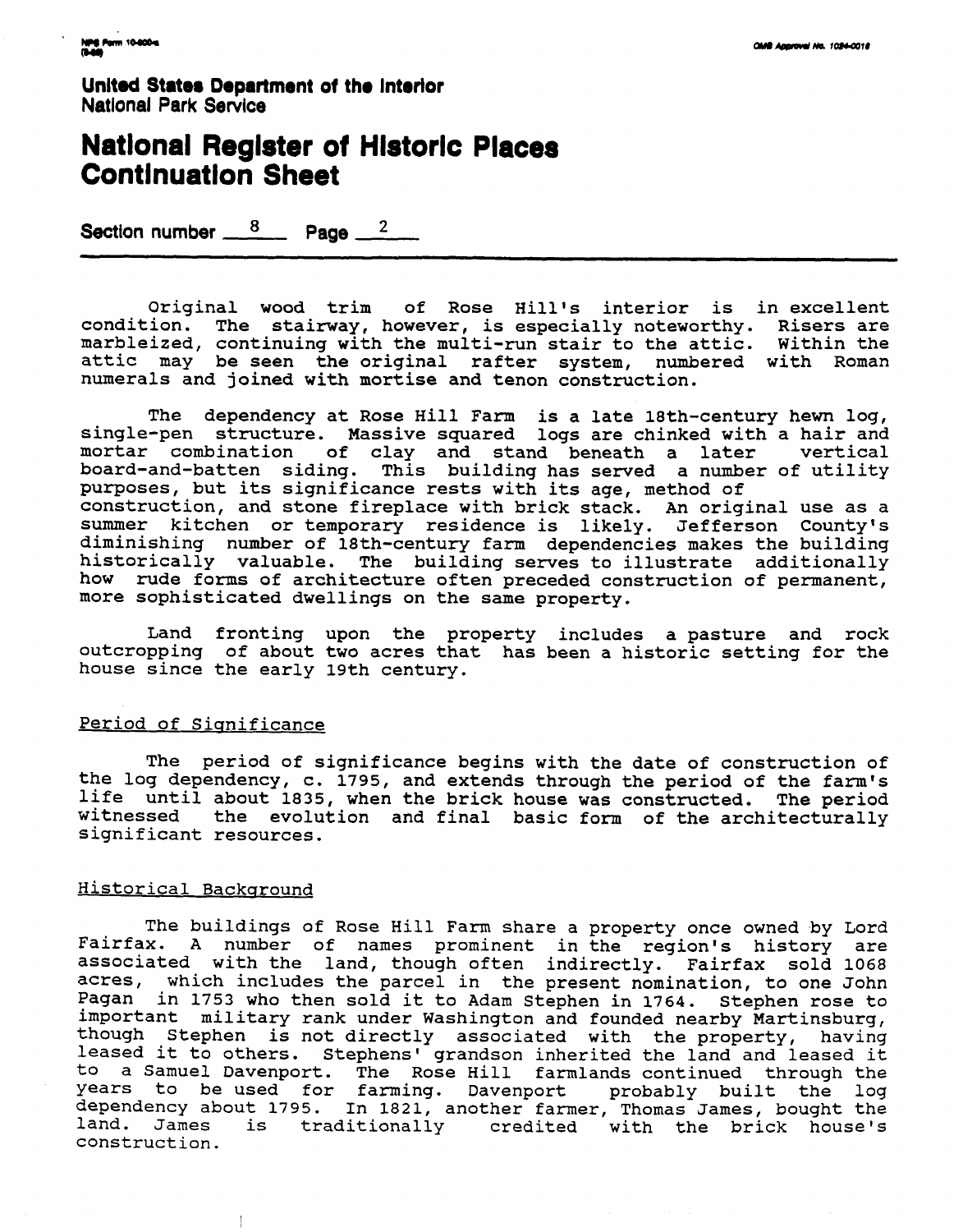**United States Department of the Interior National Park Service** 

# **Natlonal Register of Hlstorlc Places Continuation Sheet**

Section number  $\frac{8}{2}$  Page  $\frac{3}{2}$ 

 $\overline{1}$ 

**The period of significance cannot reference for obvious reasons several of the names mentioned previously. The historical background is included nevertheless to provide a context and chronology leading up to the period of significance.**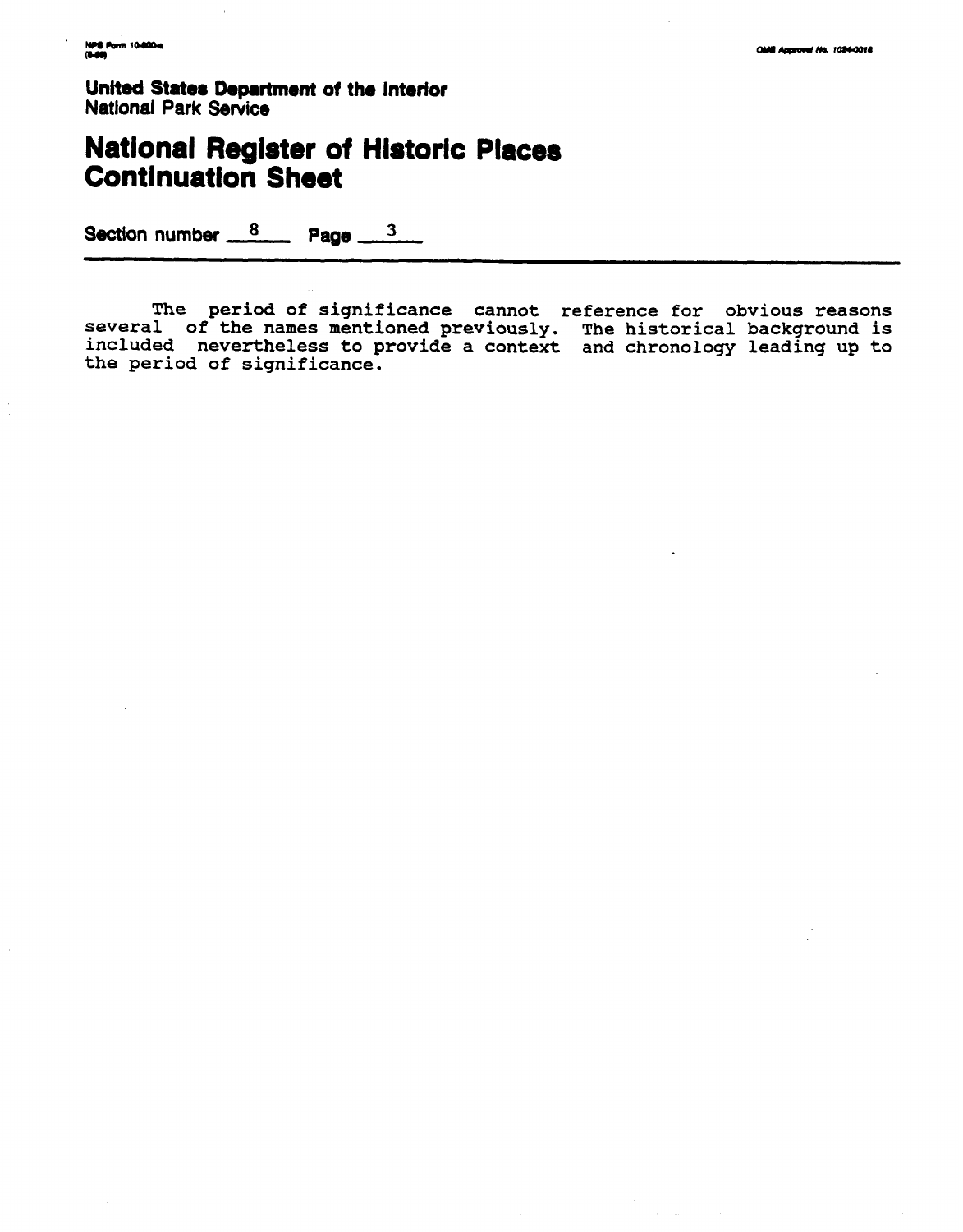|                                                  | 9. Major Bibliographical References                                                                                                                   |                                                                                                                                                                                                                                                                                                                                                                                                                                                                                       |
|--------------------------------------------------|-------------------------------------------------------------------------------------------------------------------------------------------------------|---------------------------------------------------------------------------------------------------------------------------------------------------------------------------------------------------------------------------------------------------------------------------------------------------------------------------------------------------------------------------------------------------------------------------------------------------------------------------------------|
|                                                  | _X_ See continuation sheet.                                                                                                                           |                                                                                                                                                                                                                                                                                                                                                                                                                                                                                       |
|                                                  | Previous documentation on file (NPS): N/A                                                                                                             |                                                                                                                                                                                                                                                                                                                                                                                                                                                                                       |
|                                                  | requested.<br>previously listed in the National Register<br>designated a National Historic Landmark<br>recorded by Historic American Buildings Survey | preliminary determination of individual listing (36 CFR 67) has been<br>previously determined eligible by the National Register<br>recorded by Historic American Engineering Record # _____                                                                                                                                                                                                                                                                                           |
|                                                  | Primary Location of Additional Data:                                                                                                                  |                                                                                                                                                                                                                                                                                                                                                                                                                                                                                       |
| Federal agency<br>Local government<br>University | State historic preservation office<br>Other state agency<br>Other -- Specify Repository: N/A                                                          |                                                                                                                                                                                                                                                                                                                                                                                                                                                                                       |
| 10. Geographical Data                            |                                                                                                                                                       |                                                                                                                                                                                                                                                                                                                                                                                                                                                                                       |
|                                                  |                                                                                                                                                       |                                                                                                                                                                                                                                                                                                                                                                                                                                                                                       |
|                                                  | Acreage of Property: 2.5 acres approximately                                                                                                          |                                                                                                                                                                                                                                                                                                                                                                                                                                                                                       |
|                                                  |                                                                                                                                                       |                                                                                                                                                                                                                                                                                                                                                                                                                                                                                       |
|                                                  | UTM References: Zone Easting Northing                                                                                                                 | Zone Easting Northing                                                                                                                                                                                                                                                                                                                                                                                                                                                                 |
|                                                  | A<br>253500 4364500<br>18                                                                                                                             | B<br>D                                                                                                                                                                                                                                                                                                                                                                                                                                                                                |
|                                                  |                                                                                                                                                       | Verbal Boundary Description: _ See continuation sheet.                                                                                                                                                                                                                                                                                                                                                                                                                                |
|                                                  |                                                                                                                                                       |                                                                                                                                                                                                                                                                                                                                                                                                                                                                                       |
|                                                  |                                                                                                                                                       | the beginning in a straight line for 72 ft. (See sketch A, red line)                                                                                                                                                                                                                                                                                                                                                                                                                  |
|                                                  | Boundary Justification: _ See continuation sheet.<br>forming a significant viewshed to the east.                                                      | sketch A). These features have always been a distinguishing part of                                                                                                                                                                                                                                                                                                                                                                                                                   |
|                                                  |                                                                                                                                                       |                                                                                                                                                                                                                                                                                                                                                                                                                                                                                       |
| 11. Form Prepared By<br>=======================  |                                                                                                                                                       |                                                                                                                                                                                                                                                                                                                                                                                                                                                                                       |
|                                                  | Name/Title: Jean T. Crolius, Preservation Consultant;                                                                                                 |                                                                                                                                                                                                                                                                                                                                                                                                                                                                                       |
| Organization:                                    |                                                                                                                                                       | Rodney Collins, Division of Culture and History                                                                                                                                                                                                                                                                                                                                                                                                                                       |
|                                                  | Street & Number: P.O. Box 1644                                                                                                                        | The nominated property boundary begins at the northwest corner and<br>runs east parallel to the road for 428 ft; then south in a straight line<br>for 248 ft; then west following the fence for 338 ft; then north back to<br>The boundary includes pasture land leading up to a stone wall which<br>creates a plateau for the farmhouse and the older long dependency. (See<br>*===============================<br><b>Date:</b><br><u>January, 1990</u><br>Telephone: (304) 876-3614 |

a construction of the construction of the construction of the construction of the construction of the construction

an an Alba

 $\label{eq:2} \frac{1}{\sqrt{2\pi}}\sum_{i=1}^N\frac{1}{\sqrt{2\pi}}\int_{\mathbb{R}^N}\frac{1}{\sqrt{2\pi}}\frac{1}{\sqrt{2\pi}}\frac{1}{\sqrt{2\pi}}\frac{1}{\sqrt{2\pi}}\frac{1}{\sqrt{2\pi}}\frac{1}{\sqrt{2\pi}}\frac{1}{\sqrt{2\pi}}\frac{1}{\sqrt{2\pi}}\frac{1}{\sqrt{2\pi}}\frac{1}{\sqrt{2\pi}}\frac{1}{\sqrt{2\pi}}\frac{1}{\sqrt{2\pi}}\frac{1}{\sqrt{2\pi}}\frac{1}{\sqrt{2\pi}}\$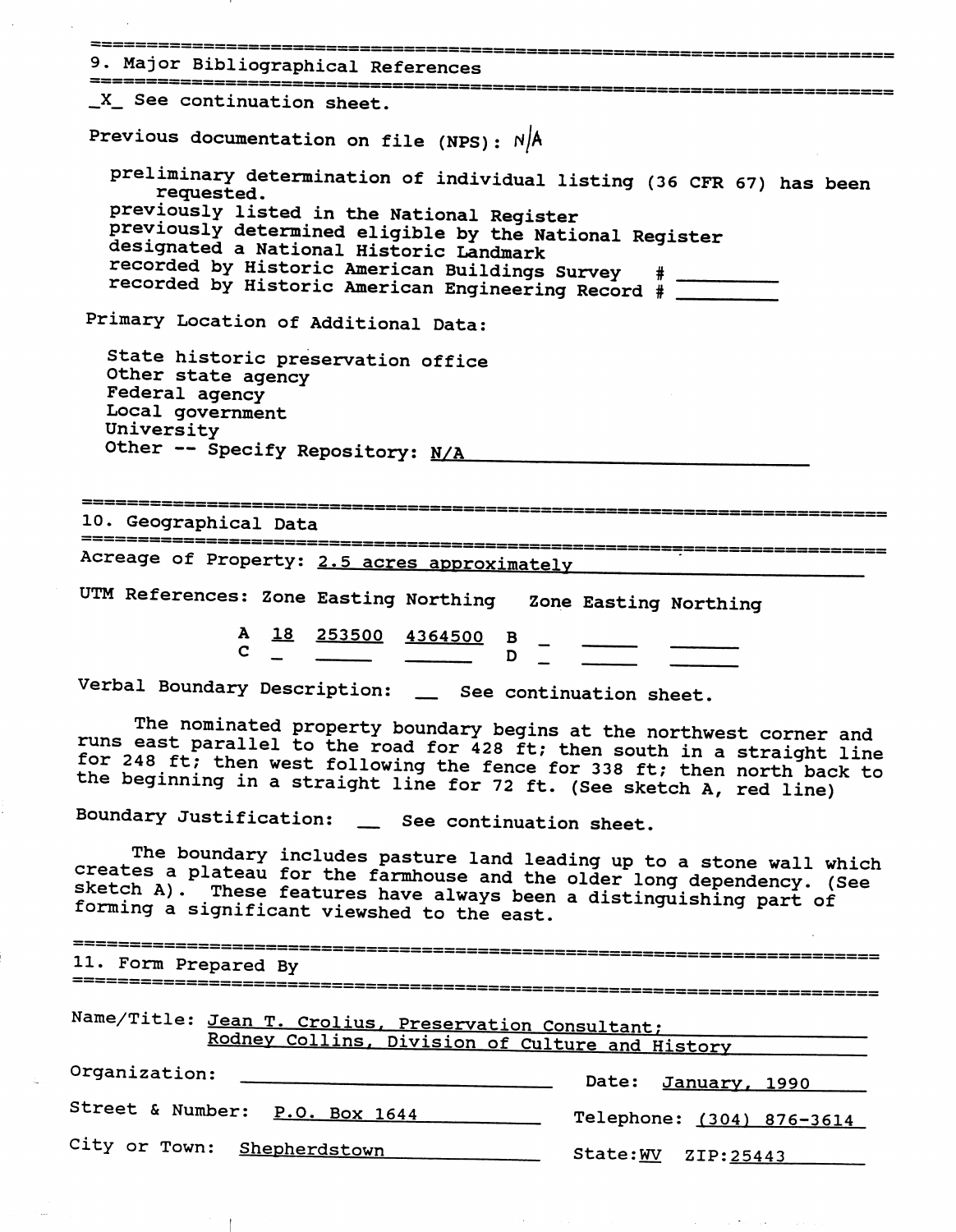United States Department of the Interior **National Park Service** 

### **National Register of Historic Places Continuation Sheet**

Section number 9  $P^{\text{age}}$ 

Jefferson County Land Records Office, Charles Town, WV

- Berkeley County Land Records Office, Martinsburg, WV
- Architectural Inventory, Jefferson County Landmarks Commission, Charles Town, WV
- Bushong, Millard K., Historic Jefferson County, Carr Publishing Co., Boyce, VA
- Danderidge, Danske, Historic Shepherdstown, reprinted: Specialty Binding & Printing Co., Shepherdstown, WV 1985
- Musser, Clifford S., 200 Years History of Shepherdstown, The Independent Shepherdstown, WV, 1931
- Michael D., Calendar and Index to Recorded Survey Plats in Thompson, Jefferson County, WV (Va.) Couthouse, 1801-1901, Published Charleston, WV, Jefferson County Historical Society, 1984
- Reconstructed Census 1774-1810, Berkeley County, Va., Published by Eastern WV Press, Colesville, MD

Maps:

- Land Grant Maps, Martinsburg Court House, Galtjo L. Geertseme, 1969 overlay
- Lands held by General Adam Stephen as plotted from old deeds prepared April 1959 by E.R. Dandridge with large assist from A.D. Kinamond. Owner: Don Woods
- Jefferson County, Virginia by S. Howell, 1952. Jefferson County Land<br>Records Office. Charles Town, WV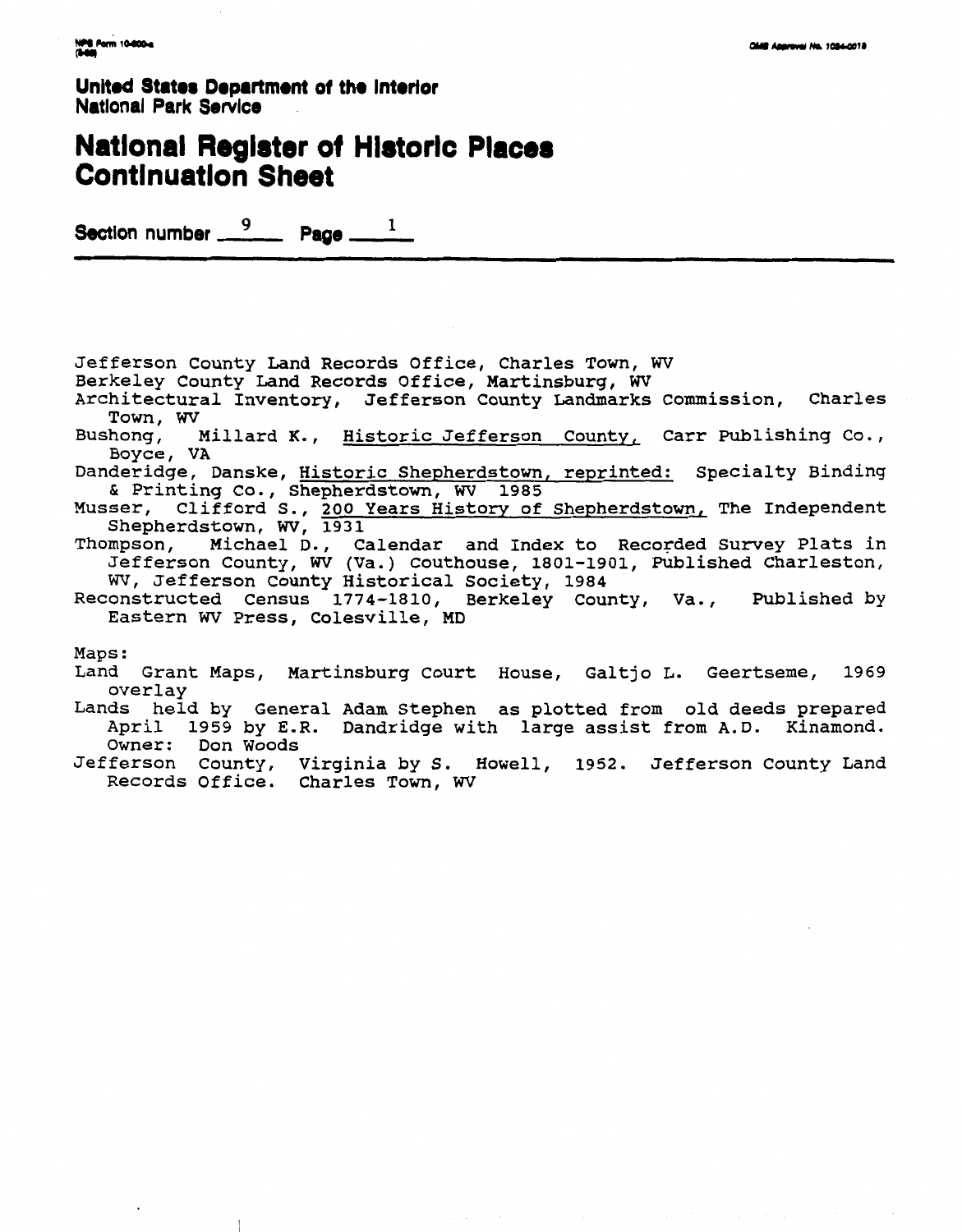Ϫ

**United States Department of the Interior National Park Service** 



. Sketch A Not to Scale

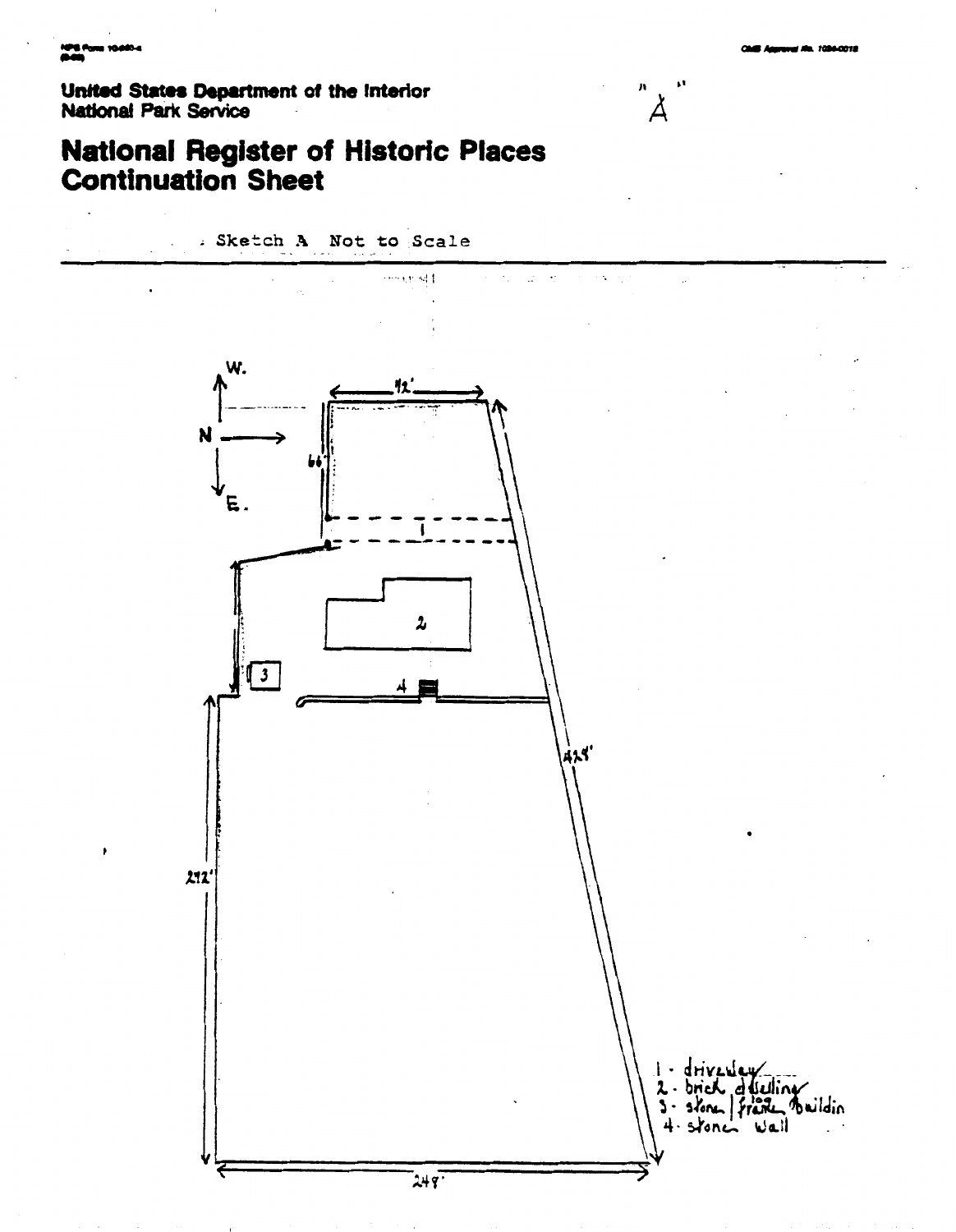2

**United States Department of the Interior National Park Service** 

# **National Register of Historic Places Continuation Sheet**

**Floor Plans Not to Scale** 



FIRST FLOOR

CECOND FIOCR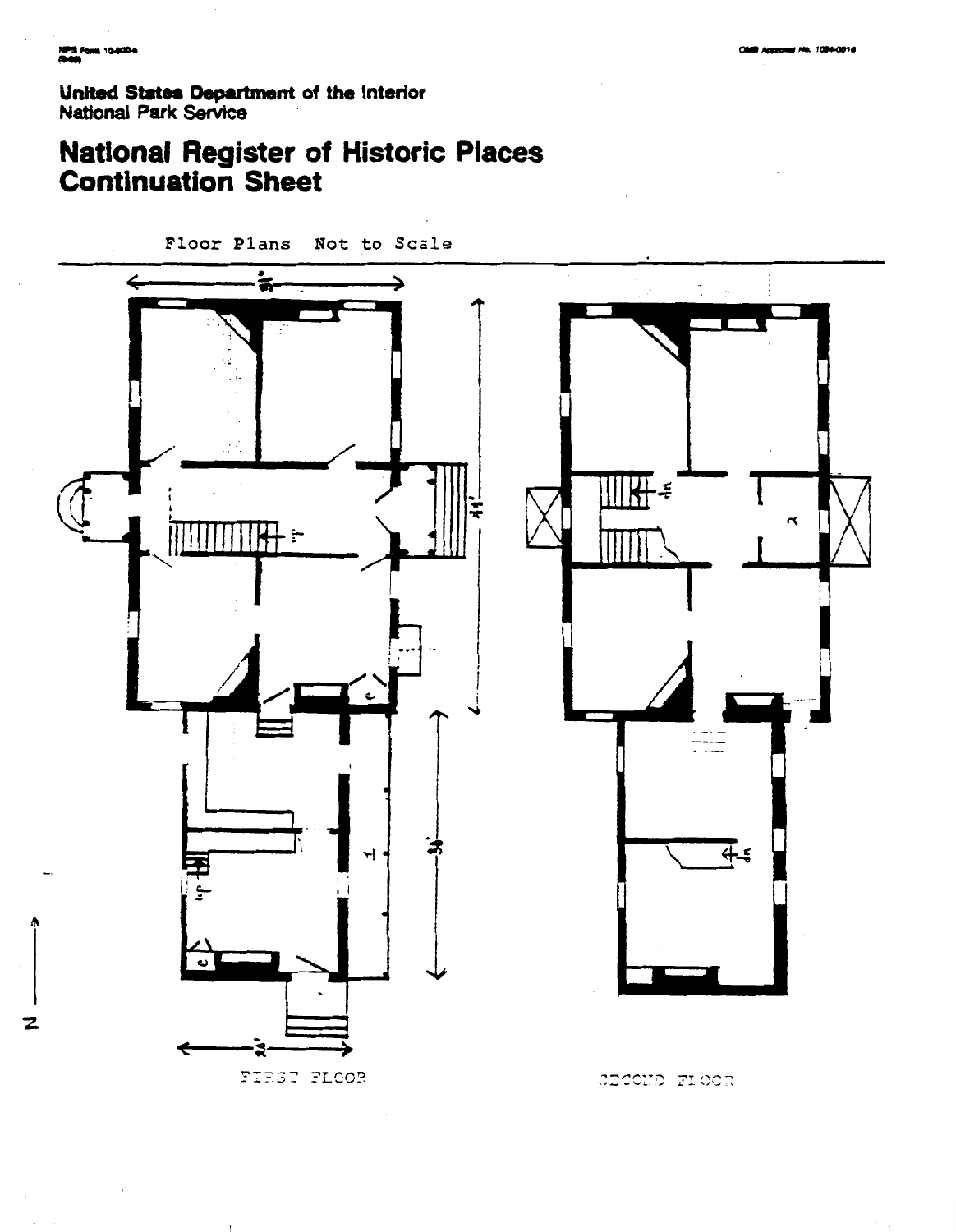